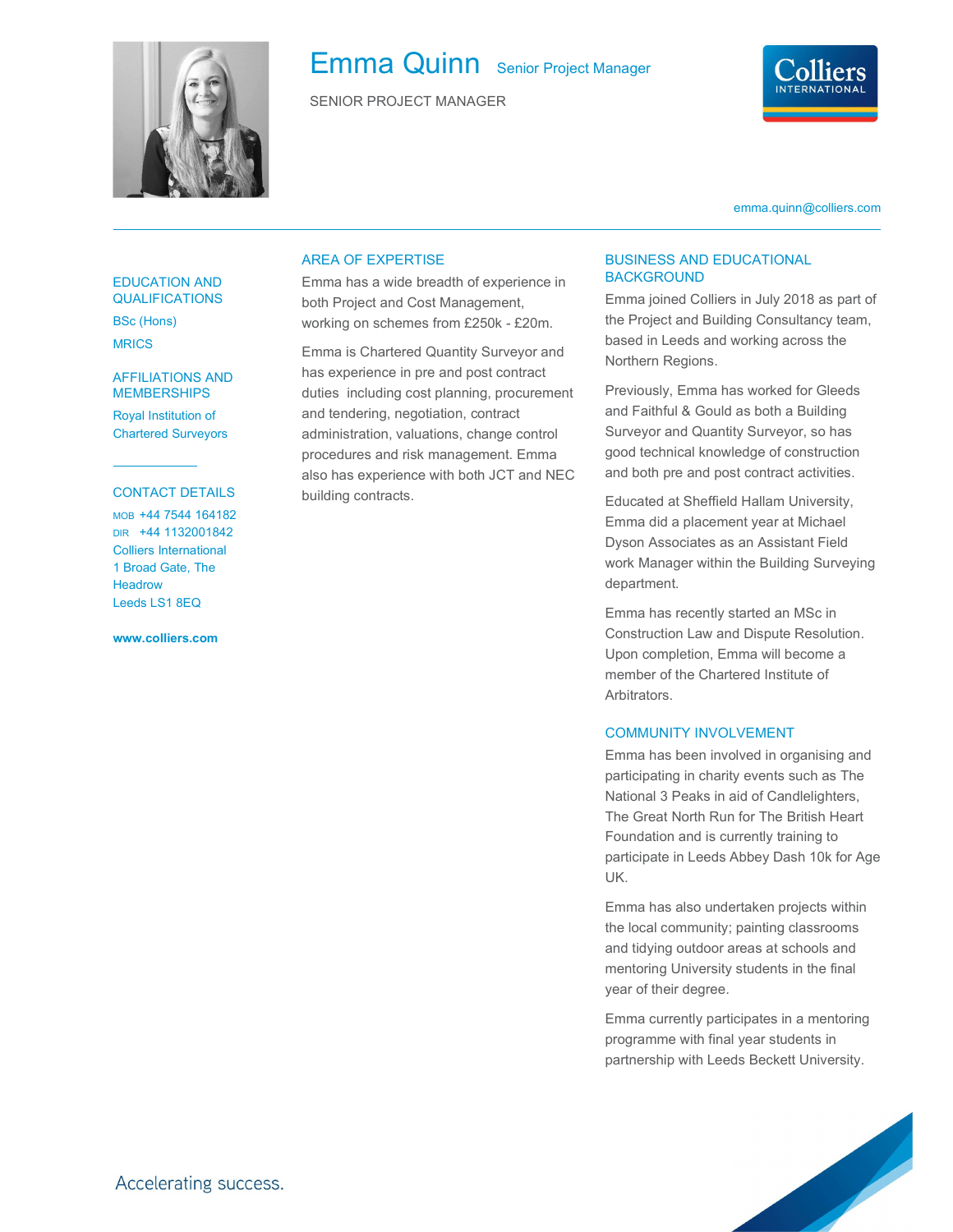SENIOR PROJECT MANAGER

emma.quinn@colliers.com

#### REPRESENTATIVE CLIENTS AND PROJECTS

WPP – Manchester – Project and Cost Management of the fit out of a 25,000sqft office and studio space in central Manchester.

Get Living London – Manchester - Project and Cost Management of the conversion and fit out of a residents lounge and café open to the public.

Columbia Threadneedle - Leeds – Project and Cost Management of the ground remediation works to a 60acre site prior to development.

NFU Mutual – various locations – Overseeing the management of client instructions, covering Contract Administrator duties, Building Surveys and Cost Management of the Planned Maintenance portfolio works.

EJOT UK Limited – Cost Management of the new build extension to an existing industrial unit located in North Yorkshire.

Formal Investments Limited – Leeds – Project and Cost Management of various fit out works in central Leeds.

University of Huddersfield – Project and Cost Management of various refurbishment projects including teaching spaces, offices and laboratories.

University of Leeds - Project and Cost Management of various refurbishment projects including teaching spaces, offices and laboratories along with new build projects such as new sub-stations and multi-storey car park.

Harrogate Civic Council – Cost Management of the new build civic accommodation office from feasibility through to completion and final account negotiations.

Voyage Care – Project and Cost Management of new build care home and supported living facilities.

Calderdale Council – Involved with the Cost Management of the multi award winning Piece Hall project.

Leeds Teaching Hospitals NHS Trust – Cost Management of various refurbishment projects including Gynae Hysteroscopy and Colposcopy ward and MRI unit.